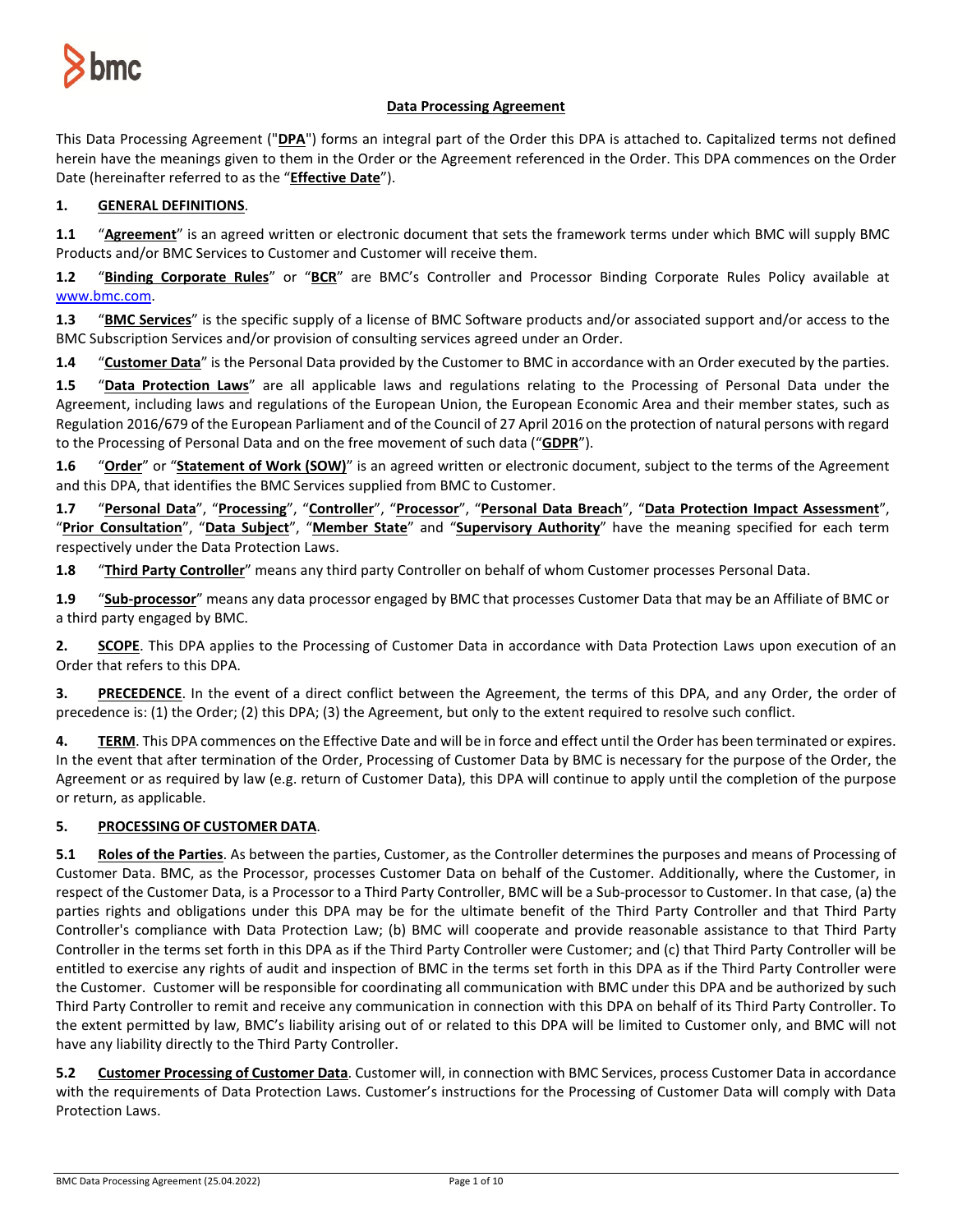

**5.3 BMC Processing of Customer Data**. BMC will only process Customer Data on behalf of and in accordance with Customer's documented instructions as set forth in this DPA. BMC will not process Customer Data except on Customer's instructions, unless required to do so by law. Customer instructs BMC to process Customer Data necessary for the exercise and performance of Customer's rights and obligations under the Agreement, the Order and this DPA respectively. Customer Data may be processed or used for another purpose only with the prior written consent of Customer. BMC will immediately inform Customer if, in BMC's opinion, an instruction from the Customer may infringe Data Protection Laws.

**5.4 Details of Processing.** BMC will process and use Customer Data for the purposes defined in Attachment 1 to this DPA and in accordance with Customer's instructions as set forth in the Agreement, the Order and this DPA. The subject-matter, duration, nature and purpose of the processing, the types of Customer Data and categories of Data Subjects processed under this DPA are further specified in Attachment 1 to this DPA.

**5.5 Records of Processing activities**. Customer and BMC will maintain records of Processing activities, in their respective roles of Controller and Processor. Parties will cooperate to fulfil the obligation to maintain such records. Any material change made by a party, requiring an update of the records of Processing activities maintained by the other party, will be notified to the other party within a reasonable time.

# **6. SUB-PROCESSING**.

**6.1 Sub-processor.** Customer acknowledges and agrees that BMC may engage its Affiliates or third parties as Sub-processors in connection with BMC Services, including access to Customer Data. A list of all Sub-processors (including BMC Affiliates and third party Sub-processor) as of the Effective Date of this DPA is provided in Attachment 2 to this DPA.

**6.2 Written contract.** Sub-processors will be obliged under a written contract (i) to comply with Data Protection Laws and (ii) to provide at least the same level of data protection as is required by this DPA, including the implementation of appropriate technical and organizational measures.

**6.3 Change of Sub-processors**. Any additions or replacements of Sub-processors will be notified to the Customer via email. Customer may oppose to BMC use of a new Sub-processor by notifying BMC in writing of its objective reasons to oppose within thirty (30) business days after receipt of BMC's notice. In the event Customer objects to a new Sub-processor, BMC will use reasonable efforts to make available to Customer a change in the BMC Services or recommend a commercially reasonable change to Customer's configuration or use of the BMC Services to avoid Processing of Customer Data by the objected-to new Sub-processor without unreasonably burdening the Customer. If BMC is unable to make available such change within a reasonable period of time, Customer may terminate the applicable Order(s) with respect only to those BMC Services which cannot be provided by BMC without the use of the objected-to new Sub-processor by providing written notice to BMC. BMC will refund Customer any prepaid fees covering the remainder of the Order term following the effective date of termination with respect to such terminated BMC Services, without imposing a penalty for such termination on Customer.

**6.4 Responsibility**. BMC will be liable for the performance of its Sub-processors to the same extent BMC would be liable if performing the BMC Services of each Sub-processor directly under the terms of this DPA.

**7. DATA SUBJECT REQUESTS**. In the event any of the parties receives a request from a Data Subject to exercise the Data Subject's right of access, right to rectification, restriction of Processing, erasure ("right to be forgotten"), data portability, object to the Processing, or its right not to be subject to an automated individual decision making ("**Data Subject request**"):

**7.1 Addressed to Customer**. To the extent Customer, in its use of the BMC Services, cannot address a Data Subject request, considering the nature of the Processing, BMC will provide commercially reasonable assistance upon Customer's written request by appropriate technical and organizational measures, insofar as this is possible, and to the extent BMC is legally permitted to do so, for the fulfilment of Customer's obligation to respond to a Data Subject request under Data Protection Laws.

**7.2 Addressed to BMC**. BMC will promptly notify Customer of a Data Subject request received in connection with BMC Services, to the extent legally permitted.

**8. DELETION AND RETURN**. Upon request by Customer made within forty-five (45) days after the effective date of termination of the Order(s), BMC will either delete or return all the Customer Data to the Customer. After such forty-five (45) day period, if BMC has not already done so, BMC will delete the Customer Data from the BMC Services, including copies, unless legally prohibited.

**9. TRANSFER OF CUSTOMER DATA TO THIRD COUNTRIES**. BMC will transfer Customer Data pursuant to the BCR as approved by the Supervisory Authority for (a) transfers outside of the European Union, the European Economic Area and/or their member states and Switzerland and (b) for Customer's that have contractually specified in an Order that Data Protection Laws apply. The BCR policy is incorporated into a BMC corporate wide policy, requiring all BMC Affiliates and their employees to comply with and respect the BCR policy which is governing the collection, use, access, storage and transfer of Customer Data among BMC Affiliates and third party Sub-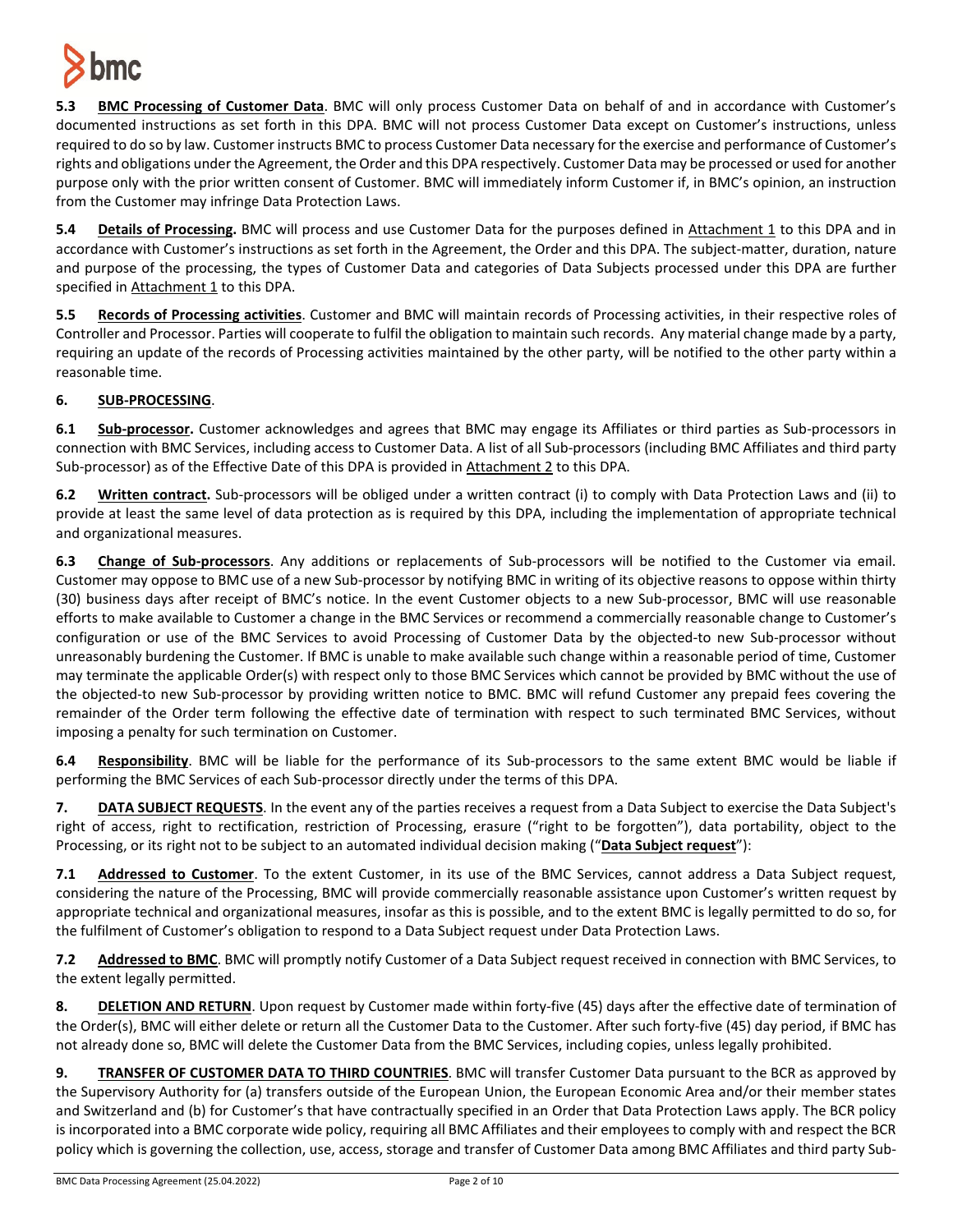

processors. BCR's are incorporated by reference and are an integral part of this DPA. Customer agrees that Customer Data may be processed by BMC Affiliates and third party Sub-processors provided that BMC, its Affiliates and its Sub-processors are and remain contractually bound by the BCR, or in the case of Sub-processors by the Sub-Processor's own BCR. BMC represents that its Affiliates and Sub-Processors are and will for the duration of this DPA remain contractually bound by and comply with the requirements of the BCR, or in the case of Sub-Processors by the Sub-Processor's own BCR.

BMC will ensure that where it receives a legally binding request for disclosure of Personal Data ("**Request for Disclosure**"), BMC will:

- (a) promptly notify the Controller, unless prohibited from doing so by a law enforcement authority or agency; put the request on hold and notify BMC's competent Supervisory Authority (i.e. the CNIL) and the appropriate Controller's competent Supervisory Authority, unless prohibited from doing so by a law enforcement authority or agency.
- (b) If prohibited from doing so, BMC will use its best efforts to inform the requesting authority or agency about its obligations under Data Protection Laws and to obtain the right to waive this prohibition.
- (c) Where such prohibition cannot be waived, BMC will lawfully challenge the Request for Disclosure on the basis of any legal deficiencies under the laws of the requesting party or any relevant conflict of laws with the laws of the European Union and/or the related Member State. In such case, BMC will also provide the competent Supervisory Authorities with an annual report providing general information about any Requests for Disclosure it may have received from a requesting authority or agency, to the extent that BMC has been authorized by said authority or agency to disclose such information.

## **10. SECURITY**.

**10.1 Confidentiality**. BMC will ensure that all personnel of BMC granted access to Customer Data have committed themselves to confidentiality by executing written confidentiality obligations to the extent legally necessary. The obligation to treat Customer Data pursuant to such confidentiality obligations will survive the termination of the employment. Customer Data may be made available only to personnel that require access to such Customer Data for the performance of BMC's contractual obligations towards Customer.

**10.2 Organizational and technical protection measures**. BMC will maintain appropriate organizational and technical protection measures, as set out in Attachment 3 to this DPA. BMC regularly monitors compliance with these measures. Upon Customer's request, BMC will provide Customer with reasonable cooperation and assistance to fulfil Customer's obligation under the GDPR, to implement and maintain appropriate organizational and technical protection measures, insofar as this obligation relates to the BMC Services in scope of this DPA.

# **11. SECURITY BREACH MANAGEMENT, NOTIFICATION AND COOPERATION WITH AUTHORITIES**.

**11.1 Customer Data Breach Notification to Customer**. BMC will notify Customer without undue delay after becoming aware of a breach of security leading to the accidental or unlawful destruction, loss, alteration, unauthorized disclosure of, or accessto, Customer Data processed by BMC and its Sub-processors. BMC will make reasonable efforts to identify the cause of such breach and take those steps as BMC deems necessary and reasonable in order to remediate the cause of such a breach to the extent the remediation is within BMC's reasonable control. Where, and in so far as it is possible, the notification will:

- (a) describe the nature of the Personal Data Breach including where possible, the categories and approximate number of Data Subjects concerned and the categories and approximate number of personal data records concerned;
- (b) communicate the name and contact details of the data protection officer or other contact point where more information can be obtained;
- (c) describe the likely consequences of the Personal Data Breach;
- (d) describe the measures taken or proposed to be taken to address the Personal Data Breach, including, where appropriate, measures to mitigate its possible adverse effects.

**11.2 Customer Data Breach Notification to the Supervisory Authority and the Data Subject.** Upon Customer's request, BMC will provide Customer with reasonable cooperation and assistance to fulfil Customer's obligation under the GDPR to notify a Customer Data Breach to the Supervisory Authority and to communicate on a Customer Data Breach to the Data Subject, insofar as this obligation relates to the BMC Services in scope of this DPA.

**11.3 Cooperation with Supervisory Authorities.** Customer and BMC will cooperate with competent Supervisory Authorities as required by the GDPR. If a party is subject to investigative or corrective powers of a Supervisory Authority, this party will inform the other party without undue delay, insofar as it relates to the data Processing covered by this DPA. Parties will provide reasonable assistance to each other to fulfil obligations to cooperate with Supervisory Authorities.

# **12. AUDIT AND IMPACT ASSESSMENTS**.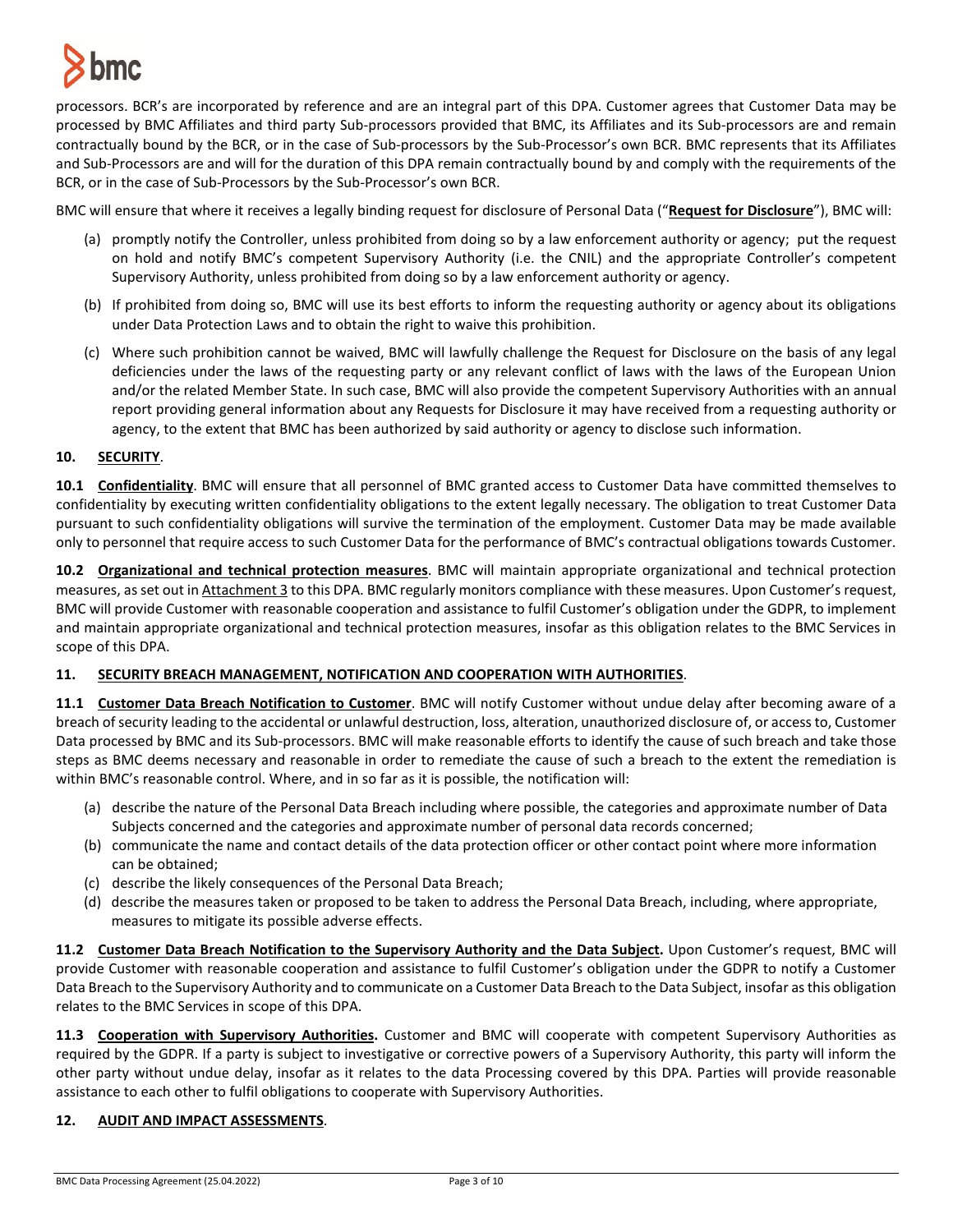

**12.1 Data Protection Impact Assessment and Prior Consultation.** Upon Customer's request, BMC will provide Customer with reasonable cooperation and assistance to fulfil Customer's obligation under the GDPR to carry out a Data Protection Impact Assessment related to Customer's use of the BMC Services, to the extent Customer does not otherwise have access to the relevant information, and to the extent such information is available to BMC. BMC will provide reasonable assistance to Customer in the cooperation or Prior Consultation with the Supervisory Authority in the performance of its tasks.

**12.2 Audit**. Upon request by Customer, BMC will make available to Customer all relevant information necessary to demonstrate compliance with this DPA, and will allow for and contribute to audits, including inspections, by Customer or an auditor mandated by Customer in relation to the Processing of the Customer Data by BMC and its Sub-processors. Customer will give notice of any audit or inspection to be conducted and will make reasonable endeavors to avoid causing any damage or disruption to BMC premises, equipment and business while its personnel are on those premises in the course of such an audit or inspection. Any audit will be carried out on reasonable prior written notice of no less than thirty (30) days, and will not be carried out more than once a year. Access to BMC premises for the purposes of such an audit or inspection is subject to: (a) the production of reasonable evidence of identity and authority by the auditors; (b) normal business hours; (c) audit personnel have committed themselves to confidentiality by executing written confidentiality obligations; and (d) access only to information that is strictly relevant to the BMC Services being provided to Customer, which excludes any information relating to the provision of BMC Services to other Customers. In addition to the aforementioned requirements, direct security and penetration tests require express prior written authorization from BMC and compliance with the then current BMC penetration tests policy.

**13. LIMITATION OF LIABILITY**. Each party's liability, taken together in the aggregate, arising out of or related to this DPA, whether in contract, tort or under any other theory of liability, is exclusively subject to terms and conditions contained in the Agreement.

**14. NOTICES.** Notices under this DPA will be provided in writing to BMC via the following email address: privacy@bmc.com.

| ATTACHMENTS INCORPORATED INTO THIS DPA                          |  |
|-----------------------------------------------------------------|--|
| Attachment 1 – Details of Customer Data processing              |  |
| Attachment 2 - List of Sub-processors                           |  |
| Attachment 3 – Organizational and technical protection measures |  |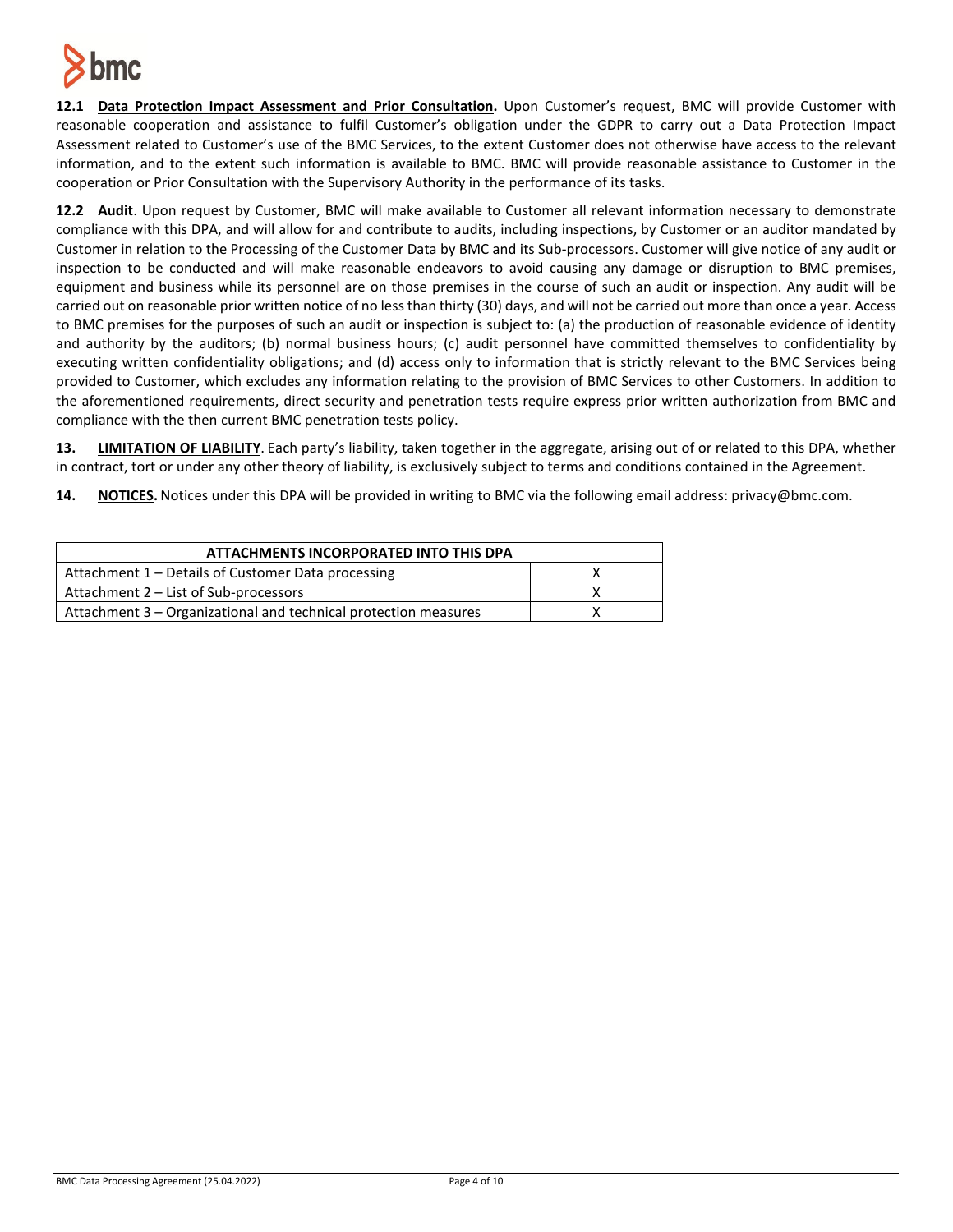

### **Attachment 1 - Details of Customer Data processing**

#### **1. Extent, subject-matter, nature and purpose of intended processing of Customer Data**

As set forth in the Agreement, BMC will process Customer Data necessary for the exercise and performance of Customer's rights and obligations under the Agreement, the Order and this DPA.

Additionally, as set forth in the DPA, BMC will not disclose Customer Data except as expressly permitted in writing by Customer or where required by law, in which case, to the extent legally permitted, BMC will provide Customer with prior notice of any such compelled disclosure.

## **2. Duration of processing**

The duration of Personal Data processing is the duration of the Order.

#### **3. Categories of Customer Data and concerned Data Subjects**

#### **(a) Data Subjects**

**The extent of Customer data processed by BMC is determined and controlled by Customer in its sole discretion. It may include, but is not limited to Personal Data relating to the following categories of data subjects:**

- Prospects, customers, business partners and vendors of Customer
- Customer's personnel, including Employees, agents and contractors
- Customer's Users authorized by Customer to use BMC Services

#### **(b) Categories of Personal Data**

**The extent of Customer data processed by BMC is determined and controlled by Customer in its sole discretion. It will include Personal Data relating to the following categories of Personal Data:**

- Contact details, such as name, professional phone number, professional email address, professional office address, title, degree, date of birth.
- Product usage data, such as media used, file type used, file size, usage and status and information related to BMC Products such as location, language, software version, data sharing choices and update details.
- Connection data, such as number of times customer contact has engaged our Support center, duration of the engagement, means by which customer contacted BMC (by email, videoconference, Support center, etc.), region, language, time zone, localization.
- Device data, such as information about Computers, and/or devices such as operating system, amount of memory, region, language, time zone, model number, first start date, age of Computer and/or device, device manufacture date, browser version, computer manufacturer, connection port, device identifiers and additional technical information that varies by Product.
- Other Personal Data provided by a Data Subject when she/he interacts, online or by phone, or mail with the Support centers, help desks and other customer support channels to facilitate delivery of BMC Services and to respond to Customer or Data Subject inquiries.
- Any other Personal Data Customer or Customer's Users submit, send or store via BMC Subscription Services.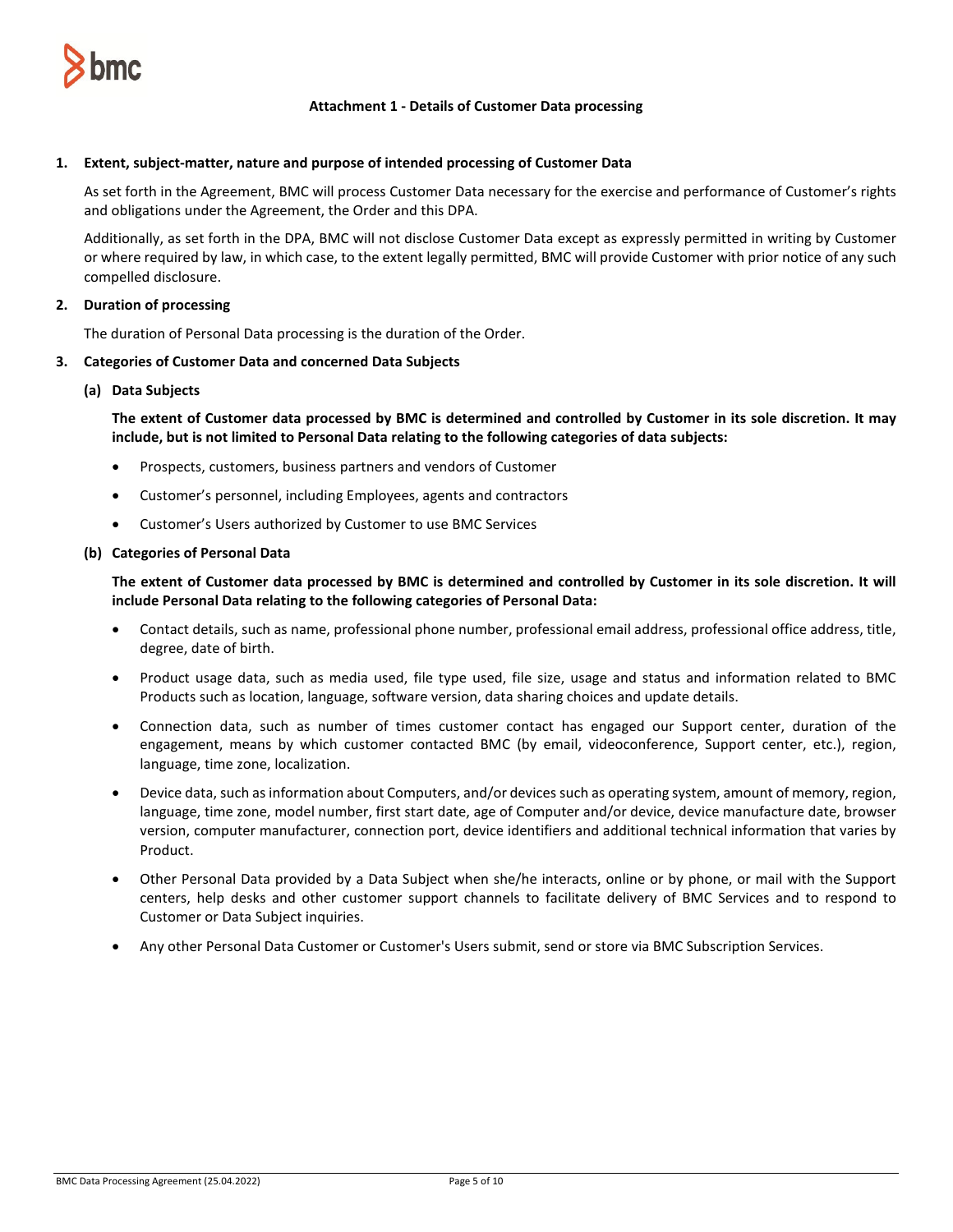

## **Attachment 2 - List of Sub-processors**

| <b>Entity Name</b>                                                                                                                                               | Entity<br><b>Type</b> | Country/<br><b>Region</b> |  |
|------------------------------------------------------------------------------------------------------------------------------------------------------------------|-----------------------|---------------------------|--|
| <b>BMC Affiliates</b>                                                                                                                                            |                       |                           |  |
| BMC Entities within European Economic Area (EEA) part of BMC's BCRs - please see link<br>https://www.bmc.com/legal/data-privacy-binding-corporate-rules.html#A-1 | Affiliate             | <b>FFA</b>                |  |
| BMC Entities Non-EEA part of BMC's BCRs – please see link https://www.bmc.com/legal/data-<br>privacy-binding-corporate-rules.html#A-2                            | Affiliate             | Non-FFA                   |  |
| Additional third-party entities may be called out on Orders                                                                                                      |                       |                           |  |

Note: The links above provide the name of BMC current Affiliates. Any additions or replacements will be notified in accordance with Section 6.3 of this DPA. The link does not contain any other terms or conditions.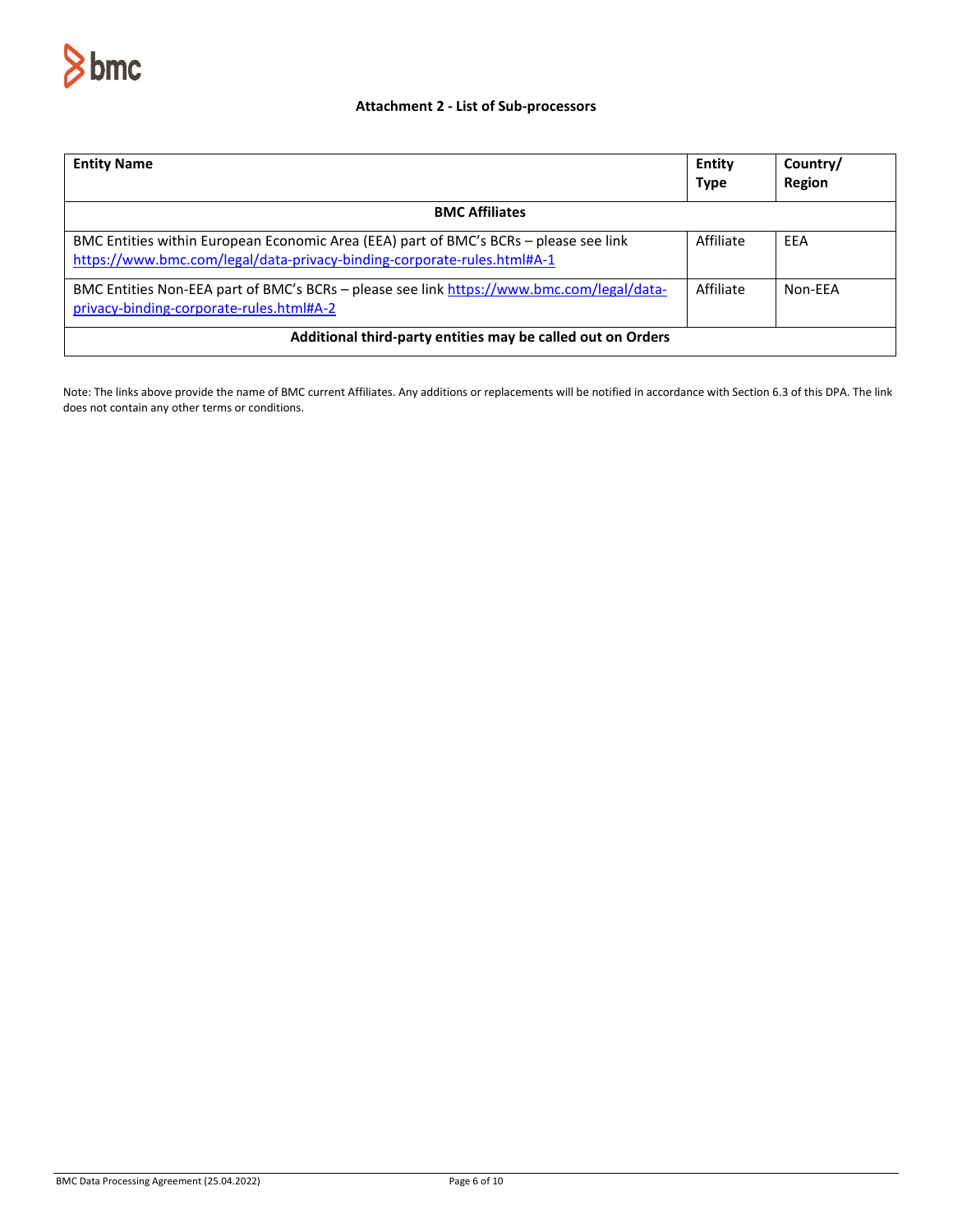

**Attachment 3 - Organizational and technical protection measures**

## **A. GENERAL ORGANIZATIONAL AND TECHNICAL MEASURES**

**To the extent Customer elects to provide Customer Data to BMC in accordance with the relevant Order, the Agreement and this DPA, the following organizational and protection measures apply.** 

- **1. Access control to premises, facilities and assets to prevent unauthorized persons from gaining access to data processing systems for processing or using Customer Data. BMC has deployed the following measures to control access to systems and data:**
	- BMC has an identity management system fully integrated with BMC human resources system providing full lifecycle management for BMC Users Accounts and access to data.
	- Accounts and access are revoked immediately upon termination of employment of such BMC user account, including disconnection of active remote access sessions.
	- BMC User Accounts are generated on a per-individual basis and not shared.
	- For BMC Support, access to Support Managed File Transfer Facility ("MFT") service is restricted to authorized personnel only, which is limited to BMC Support and the customer.
	- For BMC Support, BMC's Support MFT service is deployed in physically redundant, geographically diverse locations.
	- For BMC Consulting Services, access to BMC endpoints is restricted to authorized personnel only which is limited to BMC Support Services and BMC Consulting Services organizations.
	- BMC's data centers are with industry recognized tiered providers, with:
		- o Multiple certifications that may include: SSAE 16 (SOC I type II), PCI DSS (sec 9 & 12), ISO 27001, NIST
		- o 24 hour security
		- o Restricted, multifactor access

## **2. Access control to systems to prevent data processing systems from being used without authorization.**

BMC has deployed the following measures to provide a secured access to systems:

- BMC user accounts are required in order to access BMC systems. Access is restricted to authorized Support personnel, and the assigned system owner.
- **3. Access control to ensure that persons entitled to use a data processing system have access only to the data to which they have a right of access, and that Customer Data cannot be read, copied, modified or removed without authorization in the course of processing or use and after storage.**
	- BMC maintains a confidential information protection policy that outlines data handling practices based on classification for which all BMC employees must comply.
	- BMC user accounts are required to access BMC systems, and are restricted to authorized Support personnel and the assigned system owner.

## **B. ORGANIZATIONAL AND TECHNICAL MEASURES APPLYING ONLY TO SUPPORT**

- **1. Disclosure control to ensure that Customer Data cannot be read, copied, altered, or removed without authorization during electronic transfer or transfer or transport or while being recorded onto data storage media, and that it is possible to check and establish to which parties Customer Data are to be transferred by means of data transmission facilities.** 
	- BMC has deployed security measures to ensure that Customer Data is fully encrypted, using AES 256, in transport as it moves from the Customer site to Support MFT system.
	- Customer communication to the Support MFT system requires the use of an encrypted transmission channel using Secure File Transfer Protocol (SFTP).
	- BMC utilizes AES-256 encryption on disk, to ensure that data at rest on the Support MFT system cannot be read without authorization.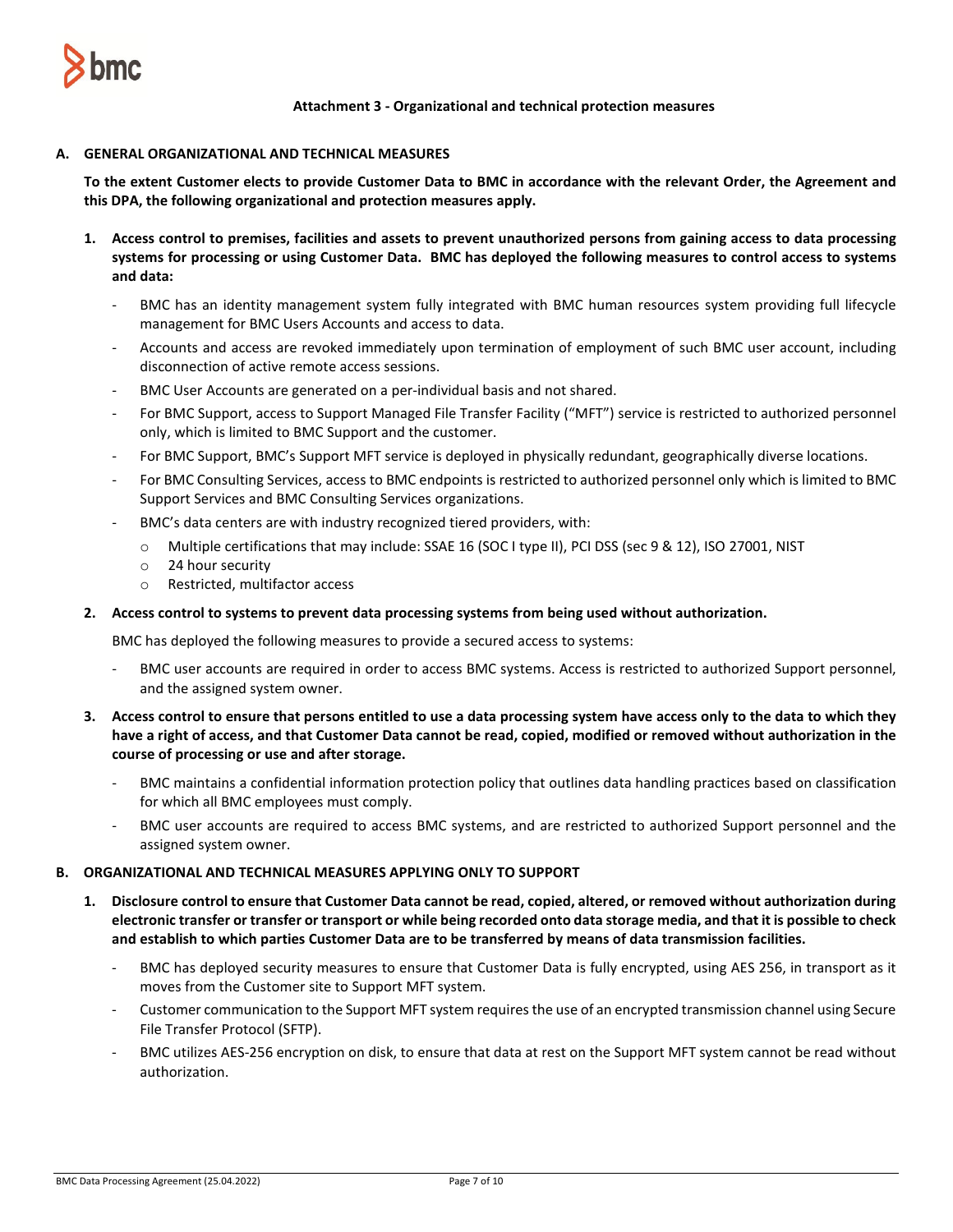

- **2. Input control to ensure that it is possible to after-the-fact check and establish whether Customer Data has been entered into, altered, or removed from data processing systems, and if so, by whom.** 
	- BMC has implemented controlled and secured logging procedures applicable to the Support MFT systems where the Customer Data potentially resides.
	- Logging provides full accountability for actions taken against Customer Data. Logs are retained for a period of at least a consecutive six (6) months.
- **3. Job control to ensure that Customer Data processed on behalf of others are processed strictly in compliance with the data controller's instructions.** 
	- In the event Customer provides Customer Data for Support purposes, the Support MFT system provides automatic scanning of the stored data to attempt to detect data such as bank account and credit card numbers that BMC does not want/need to receive.
	- If BMC detects data it does not want/need to receive, both the Customer and BMC Support personnel are alerted so special handling or deletion procedures can be taken if needed.
- **4. Availability control to ensure that Customer Data are protected against accidental destruction or loss.** 
	- BMC has a 24/7 network and security operations centers (NOC/SOC) to respond to network and security related incidents and provide continuous monitoring of our systems.
	- BMC has a variety of security tools implemented to protect its environment and data entrusted to it, including but not limited to, intrusion prevention services (IPS), anti-virus, application heuristic analysis (sandboxing), endpoint encryption, security information and event management (SIEM), rogue system detection (RSD), and web content filtering.
	- BMC maintains a formal incident response and cyber crisis plan that includes standard actions and engagement for incident handling that includes notification to the Customer and authorities.

## **C. ORGANIZATIONAL AND TECHNICAL MEASURES APPLYING ONLY TO SUBSCRIPTION SERVICES**

**1. Access control to premises and facilities to prevent unauthorized persons from gaining access to data processing systems for processing or using Personal Data.**

In data centers, the following measures are deployed to protect and control secured access to data center facilities:

- Access to production and disaster recovery data centers is securely controlled and monitored by industry standard layers of security.
- No entry to data center sites without approved change control, photo ID card and security center clearance.

# **2. Access control to systems to prevent data processing systems from being used without authorization.**

The following controls are implemented:

- Unique User identifiers (User IDs) to ensure that activities can be attributed to the responsible individual.
- User passwords are stored using a one-way hashing algorithm and are never transmitted unencrypted.
- Access to the Services require a valid User ID and password combination, which are encrypted via current industry encryption standards while in transmission. Following a successful authentication, a random session ID is generated and stored in the User's browser to preserve and track session state.
- Controls to ensure generated initial passwords must be reset on first use.
- Controls to revoke access after several consecutive failed login attempts.
- Controls on the number of invalid login requests before locking out a User.
- Controls to force a User password to expire after a period of use.
- Controls to terminate a User session after a period of inactivity.
- Password history controls to limit password reuse.
- Password length controls
- Password complexity requirement.
- Verification question before resetting password.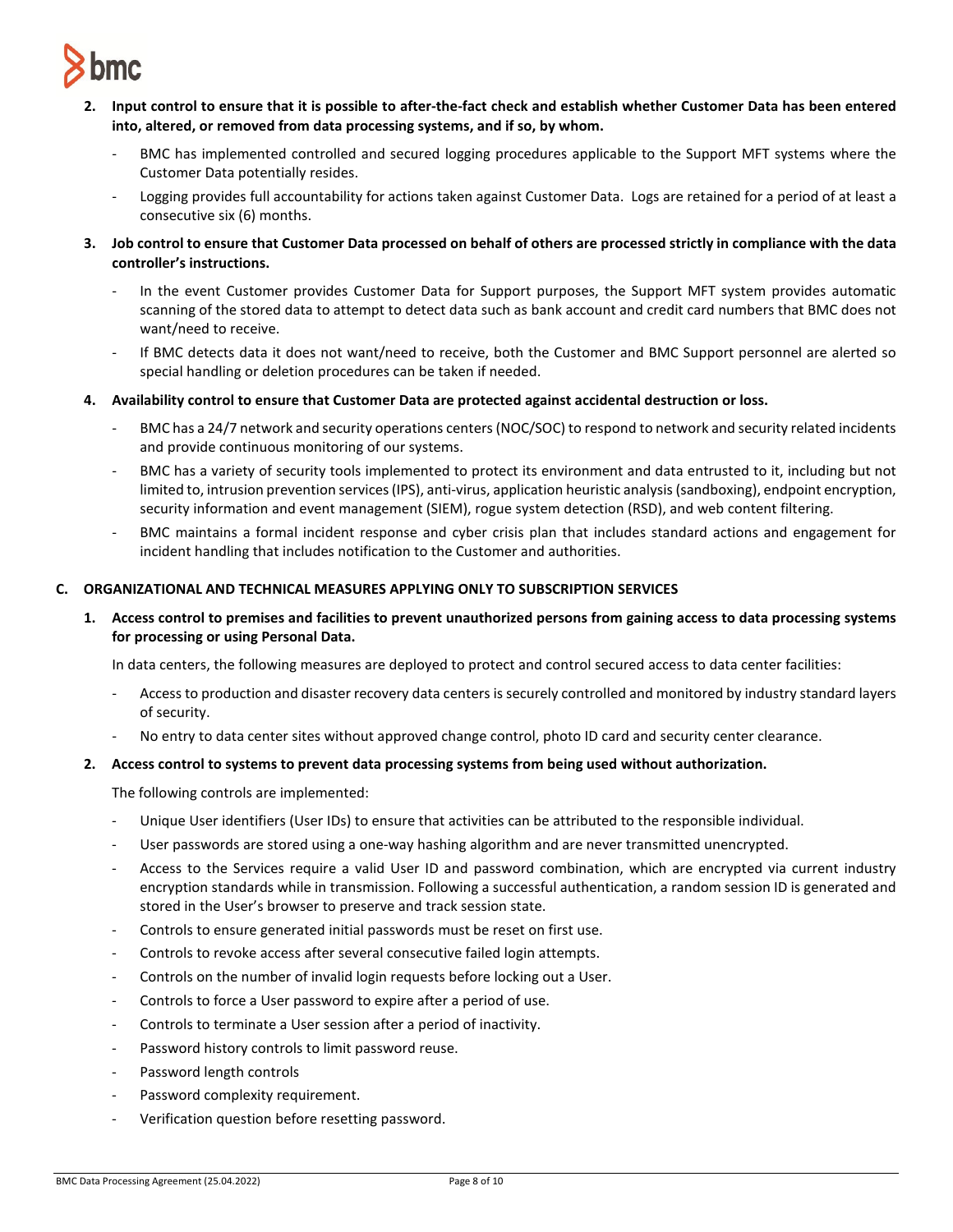# **bmc**

- **3. Access control to data to ensure that persons authorized to use a data processing system have access only to the data to which they have a right of access, and that Personal Data cannot be read, copied, modified or removed without authorization in the course of processing or use and after storage.**
- **4. Disclosure control to ensure that Personal Data cannot be read, copied, altered, or removed without authorization during electronic transfer or transfer or transport or while being recorded onto data storage media, and that it is possible to check and establish to which parties Personal Data are to be transferred by means of data transmission facilities.**

Security measures are employed to ensure that Personal Data is fully encrypted during transmission between Customer's network and the XaaS services data centers.

Customer communication to any XaaS services data center requires the use of an encrypted transmission channel, including at least HyperText Transfer Protocol Secure (HTTPS) and Transport Layer Security (TLS). Additional encrypted transmission channels may also include but are not limited to, Secure File Transfer Protocol (SFTP) and Internet Protocol Security Virtual Private Network (IPSec VPN).

**5. Input control to ensure that it is possible to after-the-fact check and establish whether Personal Data has been entered into, altered, or removed from data processing systems, and if so, by whom.**

Controlled and secured logging procedures may be employed on XaaS services systems where the Personal Data resides. Logging provides full accountability for actions taken against Personal Data and by whom within the XaaS Services organization.

**6. Job control to ensure that personal data processed on behalf of others are processed strictly in compliance with the Data Controller's instructions.**

As set forth in the DPA, BMC and its Sub-processor will process Personal Data in accordance with Customer's lawful and explicit instructions, including to provide the Services as set forth in the Agreement and as instructed by Users in their use of the Services.

**7. Availability control to ensure that Personal Data are protected against accidental destruction or loss.**

BMC has a variety of security tools implemented to protect its environment and data entrusted to it, including but not limited to, intrusion prevention services (IPS), anti-virus, application heuristic analysis (sandboxing), endpoint encryption, security information and event management (SIEM), rogue system detection (RSD), and web content filtering.

BMC maintains a formal incident response and cyber crisis plan that includes standard actions and engagement for incident handling that includes notification to the customer and authorities.

- Disaster recovery. BMC or its Sub-processor may utilize disaster recovery facilities that may be geographically remote from primary data centers, along with required hardware, software, and Internet connectivity, in the event BMC's Subprocessor production facilities at the primary data center were to be rendered unavailable. BMC's Sub-processor has disaster recovery plans in place and tests them at least once per year.
- Viruses. The Services do not scan for viruses that could be included in attachments or other Customer Data uploaded into the Services by Customer. Any such uploaded attachments will not be executed in the Services and therefore will not damage or compromise the Services.
- **8. Segregation control to ensure that data collected for different purposes can be processed separately.** 
	- Permissions and access control lists within BMC Subscription Services environment allow logically segregated processing of personal data;
	- Access control within the BMC Subscription Services environment is restricted and isolated so usage activities for one BMC customer cannot be viewed or accessed by another BMC customer.

# **D. ORGANIZATIONAL AND TECHNICAL MEASURES APPLYING ONLY TO CONSULTING SERVICES**

- **1. Disclosure control to ensure that Customer Data cannot be read, copied, altered, or removed without authorization during electronic transfer or transfer or transport or while being recorded onto data storage media.**
	- BMC has deployed security measures to ensure that BMC Consulting Services computing systems (the PS laptops) are fully encrypted, using AES 256.
		- BMC Consulting Services consultants utilize secure transmission methods for data transfer to/ from customer, such as SFTP.